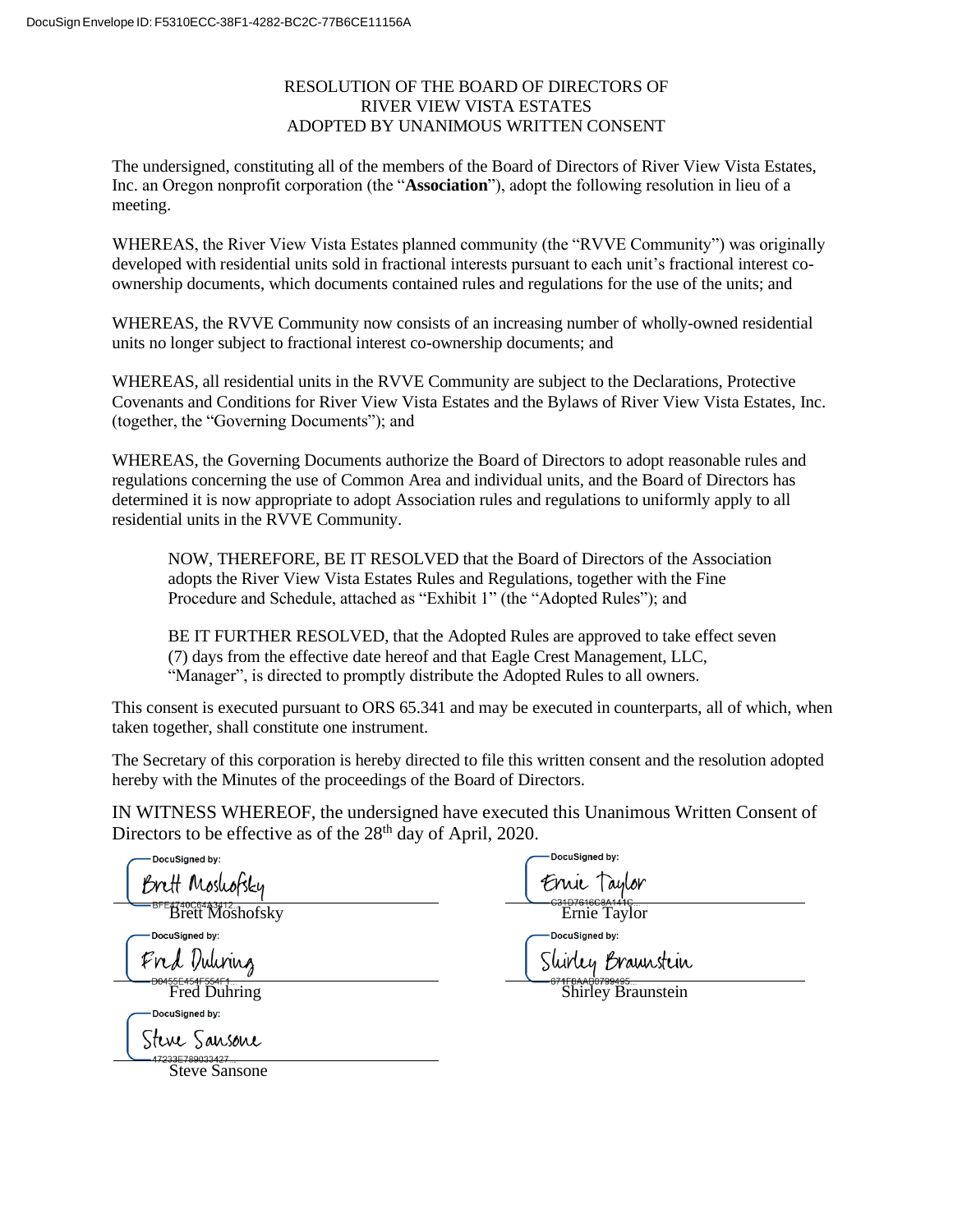## "EXHIBIT 1"

# **RIVER VIEW VISTA ESTATES RULES AND REGULATIONS**

The following Rules and Regulations have been established for the River View Vista Estates Association and adopted by the Association Board of Directors. These rules supplement the Declarations, Protective Covenants and Conditions for River View Vista Estates ("Declaration") but do not change your obligations as an Owner under either the Declaration or the Association Bylaws, together with these rules referred as "Governing Documents". Please keep in mind these rules were approved at the time of issuance and that they may be amended from time to time by the Board of Directors for River View Vista Estates(the "Board").

#### *Definitions*

To assist you in reading the rules, the legal terms used in the Governing Documents are generally dispensed with here in favor of plainer language. The context should make the meaning clear. To the extent there is any conflict between any provision of these rules and any provision of the Governing Documents, the provisions of the Governing Documents shall control.

## *Rules and Regulations*

#### *Restricted Activities*

Dangerous or unlawful substances may not be stored, introduced or used within the Property (Common Areas and Lots). All obnoxious or offensive activities are prohibited. In addition, you are required to control noise in all of your activities and to monitor your children, guests and pets so that you do not disturb others.

### *Use of Residential Units*

As provided in the Declaration, the use of units is restricted to residential use. No trade or business of any kind may be conducted. The lease or rental of a unit for residential purposes is not a violation of the Declaration as long as the lease is in compliance with rules and regulations adopted by the Board. Any lessee or tenant of any kind is subject to the applicable rules governing the Property.

## *Noise; Exterior Lighting and Noise-making Devices*

Occupants of Residential Units must exercise extreme care not to make noises which may disturb occupants of other Residential Units. Except with the consent of the Board and the Master Association Environmental Control Committee, no exterior lighting or noise-making devices shall be installed or maintained on any Lot within River View Vista Estates. Ownersshall not tamper with exterior lighting except to replace expended bulbs with similar new bulbs.

#### *Windows, Decks, Porches, Outside Walls and Yards*

In order to preserve the attractive appearance of the community, the Association may regulate the nature of items which may be placed in or on windows, decks, entry porches, outside walls and yards so as to be visible from outside the Residential Unit. Garments, rugs, laundry, and other similar items may not be hung from windows, facades, porches or decks. No outdoor art or other ornamentation, including holiday lights are allowed on Residential Units or in Common Areas.

## *Flags*

Flag displays are limited to the State of Oregon or United States of America Flags on a Lot and must be reasonably sized and tasteful displays. When flying the State of Oregon or United States of America Flags, please follow proper flag etiquette: [www.usflag.org .](http://www.usflag.org/)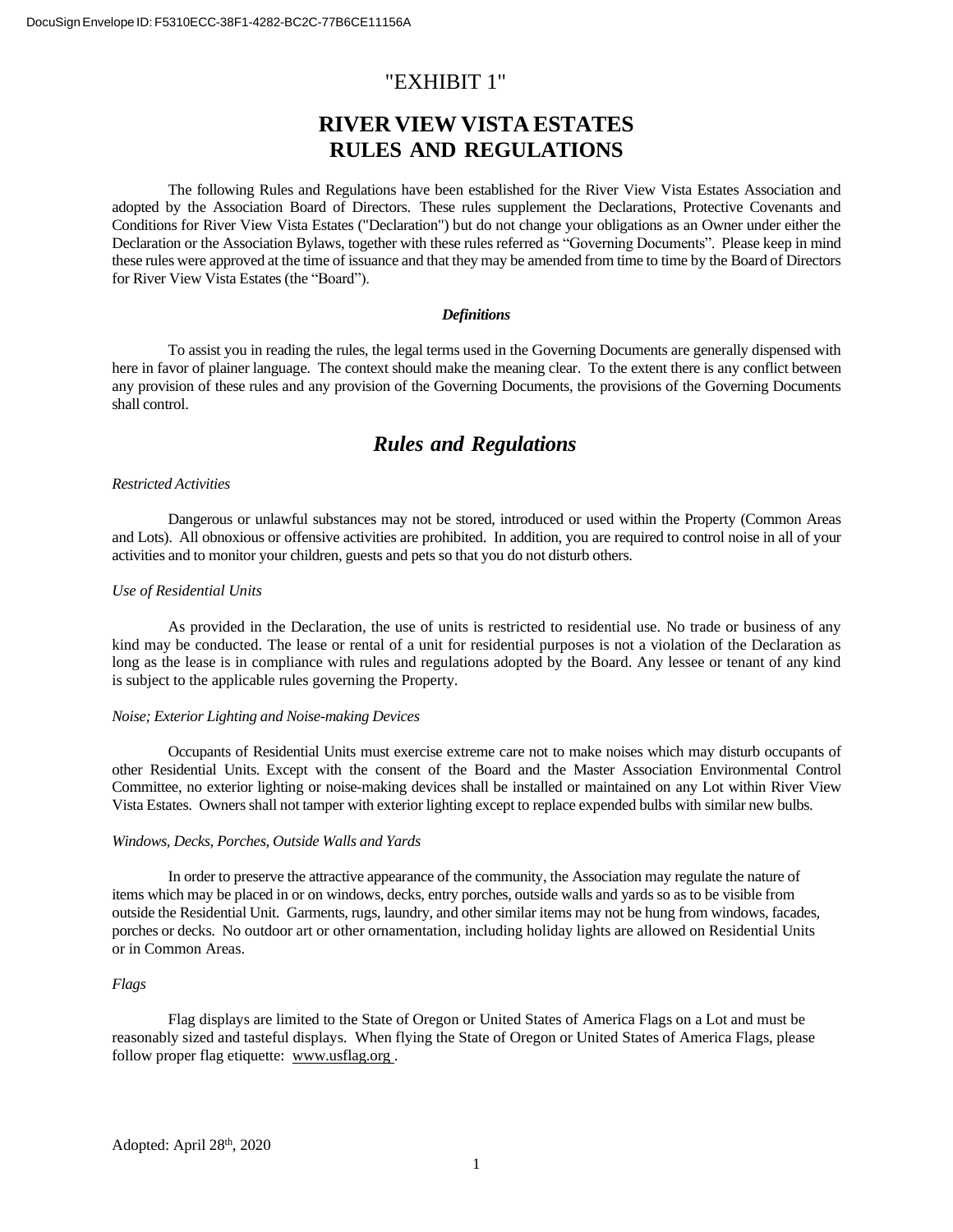#### *Alterations*

Owners are expressly prohibited from painting or changing the exterior of the building or other structure without written permission of the Association and Environmental Control Committee. No structure of any kind may be installed outside of the Residential Unit except structures installed with written approval of the Association and Architectural Review Committee.

#### *No Soliciting*

No soliciting is permitted at any time by an owner, guest, tenant or member of the general public within the River View Vista Estates community.

### *Fire Danger*

Fire danger is a constant concern in this dry climate. Cigarette butts or any other burning materials must be completely extinguished and carefully discarded in an appropriate trash facility.

### *Landscaping*

There is no gardening, landscaping or planting allowed in Common Areas or on any Lot, other than those services conducted with approval from the Board or its managing agent. No walls, hedges or barriers will be erected in Common Areas or on any Lot. Cable, chains, or ropes attached to trees for the purpose of securing a pet, fencing, clothes lines, etc. shall not be permitted. Securing a pet to a cable, tree, or stake will not be allowed as it lends to the destruction of the natural vegetation and can be unsightly.

## *Pets*

In units where pets are allowed, only dogs, cats, or such other household pets approved by the River View Vista Estates association may be kept in the community. While on the owner's property, household pets shall be kept indoors, leashed, or under complete control of the owner at all times. While off the owner's property, such approved pets can be exercised only when accompanied by their owners and then only on a leash no longer than six (6) feet for a fixed length leash or up to a maximum of fifteen (15) feet (when extended) if a retractable leash, one end of which is held in the owner's hand. Pet owners are responsible for the prompt removal of their pet's waste anywhere within Property, including their own Lot. Compliance with these rules shall be determined solely by the Board.

### *Parking and Safe Speeds*

Parking is only allowed in designated parking areas. Due to the limited space and for the safety of all, there is no street parking permitted within the River View Vista Estates community. Boats, recreation vehicles, campers and trailers of any kind are only permissible in designated Eagle Crest Master Association overflow parking areas. Camping or overnight sleeping in any parking areas is not allowed within the community. The maximum speed limit is 15 miles per hour. Please abide by this speed limit at all times to encourage maintaining a safe community.

#### *Debris and Outside Storage*

All refuse containers, wood piles, storage areas, etc. must be obscured from view of neighboring property. No rubbish, trash or garbage shall be allowed to accumulate on any portion of the Property. The Association arranges for community-wide garbage service and there are community trash and recycling bins located inside walled, gated facilities in the Common Areas. Only those items which reasonably fit into the provided dumpsters and are of appropriate material may be placed in trash bins. No additional items are to be left in or around trash corrals. A recycling center located at 7220 Falcon Crest Dr is available for use by members of the River View Vista Estates community and accepts glass, cardboard and cans/bottles. No individual trash cans or containers are allowed anywhere within the Property.

#### *Antenna and Exterior Appliances*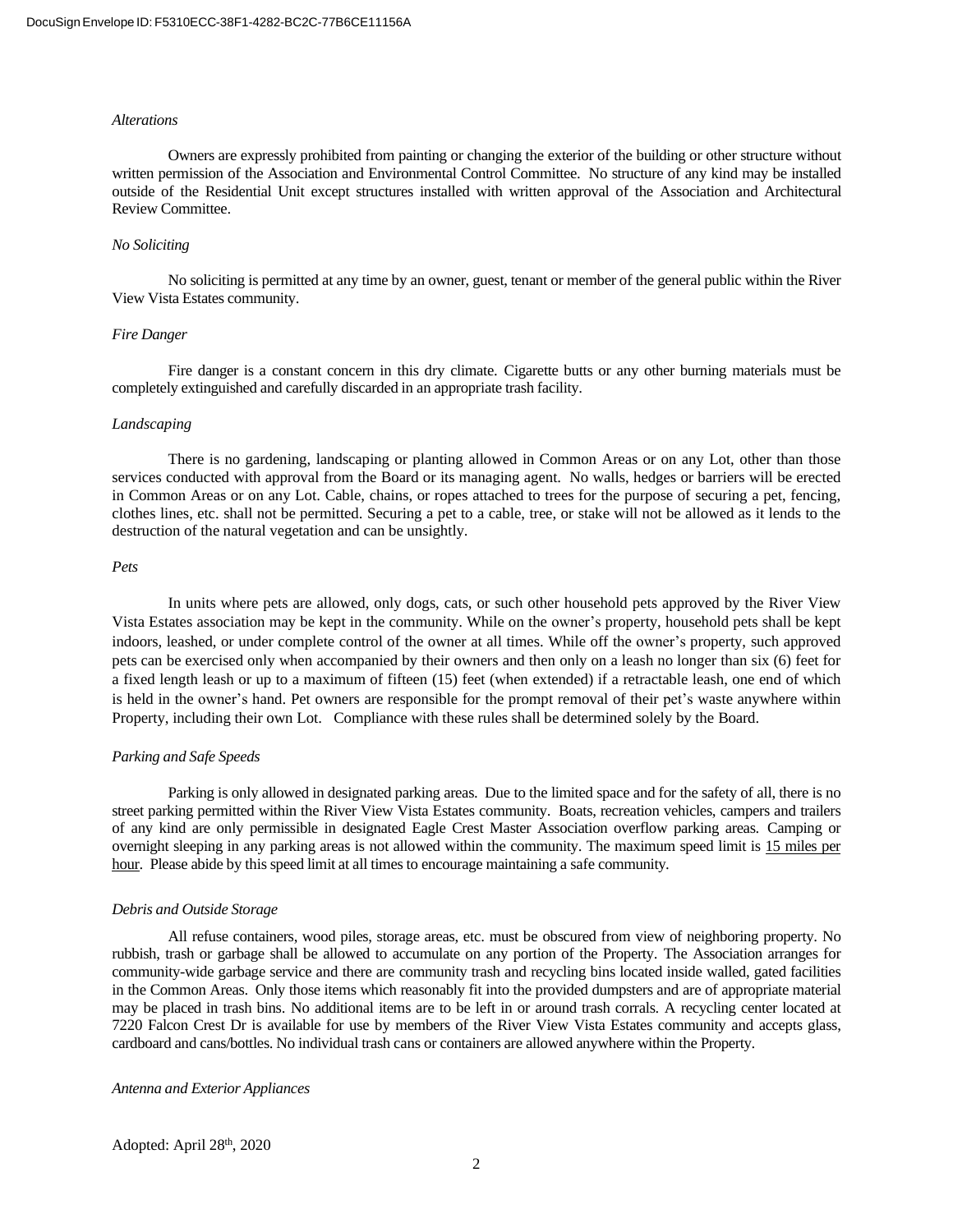No facilities for the reception or transmission of radio, television, and/or internet broadcasts shall be erected or maintained on any portion of the Property, unless approved by the Board with respect to location and other matters permitted by the rules issued by the Federal Communications Commission (FCC).

## *Policies for Owner Communication with Association, Management Company, HOA Manager or Contractors*

All management company employees, independent contractors or other persons or entities providing services to the Association are under the supervision of the management company's HOA Manager and no Owner, tenant or guest shall direct their activities or reprimand or discipline any such person or entity.

Further, Owners and their guests shall not abuse any of the management company employees, HOA Manager, Association directors, officers, committee members or other agents of the Association, verbally or otherwise. Efficient and cost-effective operations at the River View Vista Estates community depend upon the ability of the management company employees, HOA Manager, Association directors, officers, committee members and other agents of the Association to complete their respective work without unnecessary interference or interruption and without verbal or other abuse.

Report an observation or request regarding a common area maintenance condition to the HOA Manager by phone, e-mail or by written notice. Criticisms or suggestions regarding the operations of the Association shall also be addressed to the HOA Manager. If an Owner believes a complaint or criticism has not been addressed by the HOA Manager after a reasonable time period, the Owner shall send a written communication to the Association Board. Please note, however, the Board will not allocate Association resources responding to repetitive complaints, criticisms or requests for information after the Board has already determined appropriate action, if any, or has already responded with the requested information. Owners shall refrain from repetitive or abusive communications directed to the management company employees, HOA Manager, Association directors, officers, committee members or other agents of the Association.

## *Enforcement of the Rules and Regulations*

River View Vista Estates requires all Owners, tenants and their guests to adhere to the requirements set forth in the Association Rules and Regulations, Bylaws, and the Declaration. To assist the Board of Directors in the enforcement of the provisions of these documents, the Board has authorized the management company to initiate and manage the enforcement procedures, including notifications described in the Fine Procedure and Schedule attached as "Exhibit A". Any Owner, tenant or guest who has been advised by the HOA Manager that they are in violation of the Association Rules and Regulations, Bylaws, or the Declaration is asked to immediately cease and desist that activity.

If any Owner, tenant or guest, after being notified by the HOA Manager that they are in violation of the Rules or other Governing Documents, fails to comply with the HOA Manager's direction, the management company has been authorized to proceed with the steps outlined in the Fine Procedure and Schedule and may refer the matter to the Association Board for consideration of additional enforcement action. The assessment of penalties for violations or noncompliance matters has been pre-approved by the Board as provided in the Fine Procedure and Schedule. If fines or penalties are proposed for noncompliance, the Owner against whom such action is proposed to be taken has the right to a hearing as provided in the Association Bylaws and Fine Procedure and Schedule.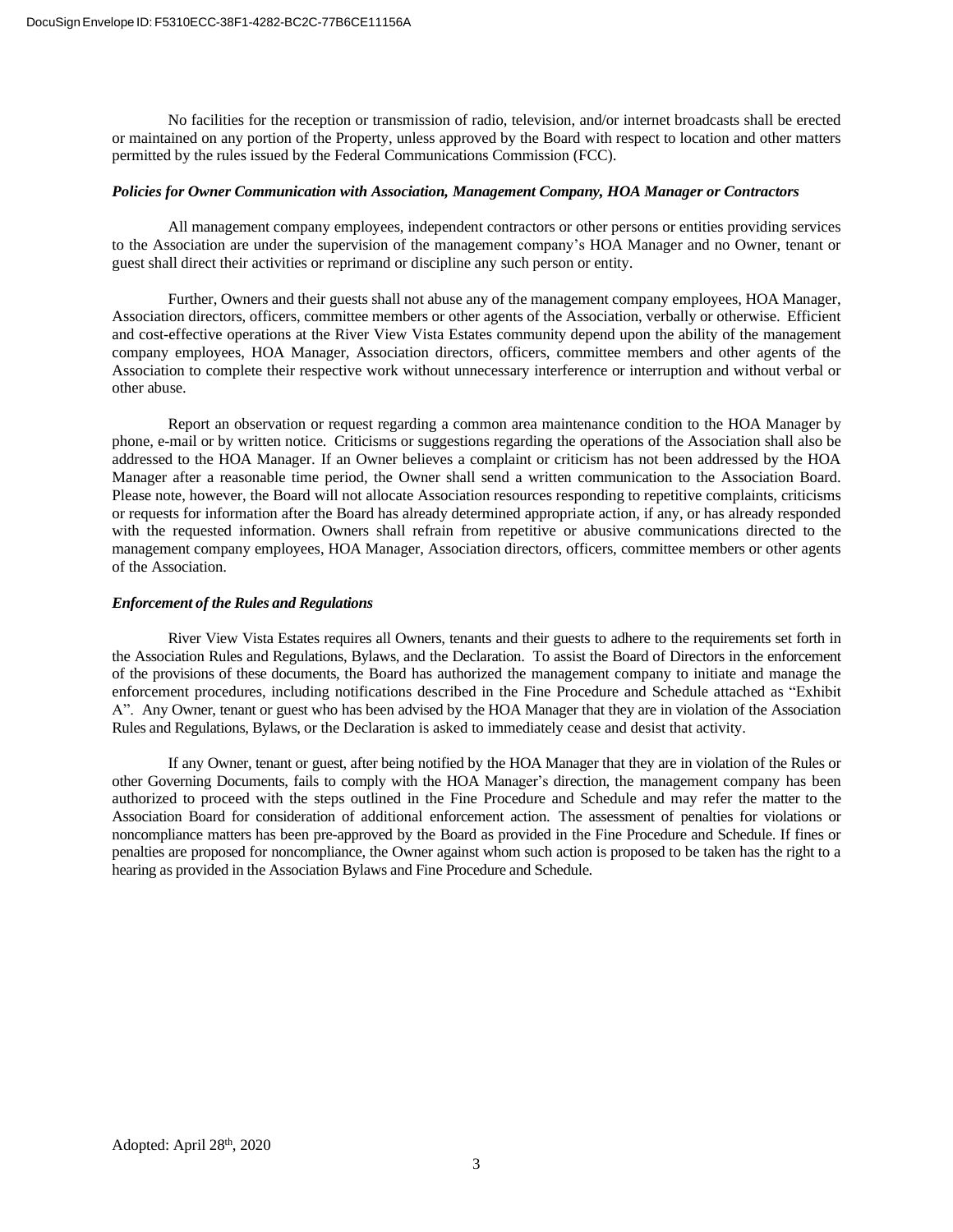## **EXHIBIT A TO ASSOCIATION RULES AND REGULATIONS RIVER VIEW VISTA ESTATES FINE PROCEDURE AND SCHEDULE**

(Adopted by the Board of Directors on April 28<sup>th</sup>, 2020)

- 1. Fines and penalties may be imposed for violations of the governing documents, including but not limited to the Declarations, Protective Covenants and Conditions for River View Vista Estates (the "Declaration"), the Bylaws, and the Rules and Regulations. Violations are subject to a fine ranging from \$100 to \$250 per violation (see Note 1).
- 2. The Board of Directors directs and authorizes the management company to initiate and manage this Fine Procedure as described herein for each violation. If the management company fails to act for any reason, a majority vote of the Board of Directors shall initiate the procedure.
- 3. Prior to imposing a fine or penalty, the management company or Board of Directors, as applicable, shall give the Owner written demand to cease and desist from an alleged violation specifying the violation, the action required to abate the violation and the time period during which the violation must be abated or cured. If the violation is not abated within the specified time period or reoccurs or continues anytime within 12 months of the first demand, the management company will give written notice to the Owner of the option for a hearing before the Covenants Committee<sup>1</sup> as provided in the Bylaws. The notice will offer the time and place of the hearing opportunity, which time will be no less than 10 days from giving the notice, and the proposed fine or penalty. The Association Board is not required to provide notice and opportunity to be heard for recurring or continuing violations, unless at least 12 months have passed from the time of the previous violation.
- 4. At the hearing, following the opportunity for the Owner to present any statement, evidence and witness on his/her behalf, the Covenants Committee will vote on the matter and announce the decision and fine or penalty imposed, if any. In the event the Owner did not attend the hearing, the management company will notify the Owner of the decision within 3 business days of the hearing date. If the fine or penalty is imposed, the monetary penalty becomes an assessment on the Owner's account to be due and payable 10 days after the date of the hearing.
- 5. In the case of a continuing or persistent violation, each day the violation continues after written demand to cease and desist from the violation, shall be deemed a separate and distinct violation and shall be subject to separate daily fines up to a maximum of thirty (30) daily fines per violation. The Board may also require the Owner to post a bond or other form of security in order to ensure future compliance. For any violation that cannot be cured immediately, no further fines shall be levied after such time as the Owner begins a good faith cure of said violation.
- 6. The fine or penalty shall be considered an assessment as provided in the Governing Documents and shall be collected as provided in those documents (including the addition of late fees for nonpayment, as applicable). As such, if the fine or penalty is not paid by the offending Owner, the Association may take all allowable steps to collect the amount due, including but not limited to, filing a lien on the Owner's property and filing a claim in small claims court if appropriate. The Association shall apply all partial payments by the Owner to the outstanding balance owed in the following order:

Attorney fees and costs Late fees and interest Assessed fine

<sup>&</sup>lt;sup>1</sup> In the event members have not been appointed to the Covenants Committee, the Board of Directors will act as the Covenants Committee.